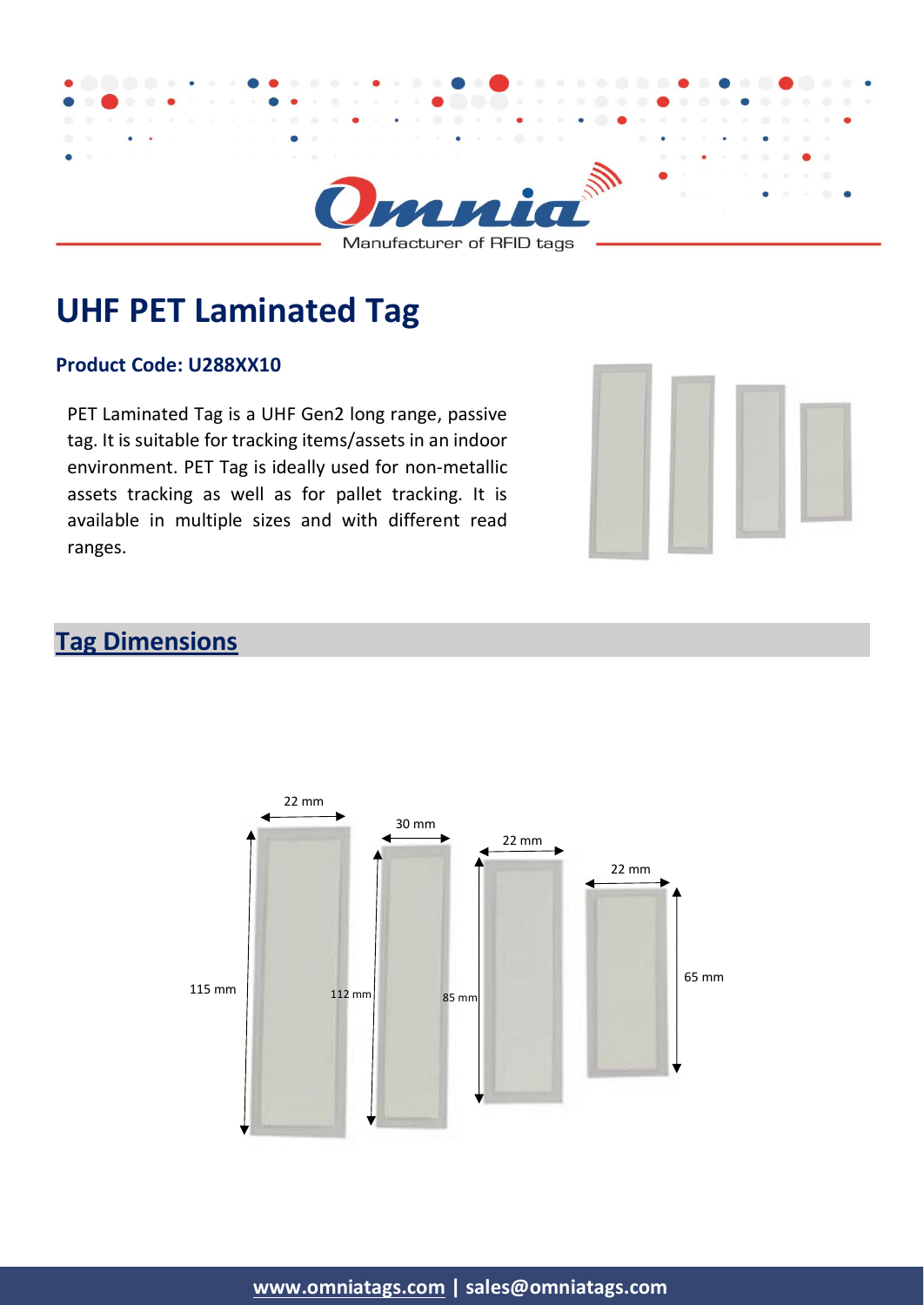| <b>Electrical Specifications</b>                           |                                                   |                                                  |                                                 |                                                      |  |
|------------------------------------------------------------|---------------------------------------------------|--------------------------------------------------|-------------------------------------------------|------------------------------------------------------|--|
| Air Interface Protocol                                     | ISO/IEC 18000-6C, EPC Global C1G2                 |                                                  |                                                 |                                                      |  |
| <b>Operational Frequency</b>                               | $860 - 960$ MHz                                   |                                                  |                                                 |                                                      |  |
| Chip**                                                     | Alien Higgs-3                                     |                                                  |                                                 |                                                      |  |
| <b>Memory Configuration</b>                                | EPC-96 bits, extendible to 480bits                |                                                  |                                                 |                                                      |  |
|                                                            | TID - 96 bits unalterable unique                  |                                                  |                                                 |                                                      |  |
|                                                            | User memory - 512 bits                            |                                                  |                                                 |                                                      |  |
|                                                            | Access password - 32 bits                         |                                                  |                                                 |                                                      |  |
|                                                            | Kill password $-32$ bits                          |                                                  |                                                 |                                                      |  |
| Data Retention                                             | 50 Years                                          |                                                  |                                                 |                                                      |  |
| Writ endurance                                             | 100,000 cycles                                    |                                                  |                                                 |                                                      |  |
| <b>Dimensions</b>                                          | 112 x 30 mm                                       | 115 x 22 mm                                      | 65 x 22 mm                                      | 85 x 22 mm                                           |  |
| Tag Code                                                   | U2882710                                          | U2881510                                         | U2880510                                        | U2883410                                             |  |
| Read Range*                                                | 10-12 m on Fixed<br>reader with linear<br>antenna | 10-8 m on Fixed<br>reader with<br>linear antenna | 9-8 m on Fixed<br>reader with<br>linear antenna | 10-11 m on<br>Fixed reader<br>with linear<br>antenna |  |
| Operating temperature                                      | -40 $^{\circ}$ C to +85 $^{\circ}$ C              |                                                  |                                                 |                                                      |  |
| Storage temperature                                        | -40 $^{\circ}$ C to +85 $^{\circ}$ C              |                                                  |                                                 |                                                      |  |
| Ingress protection rating                                  | <b>IP67</b>                                       |                                                  |                                                 |                                                      |  |
| Attachment***                                              | Self Adhesive                                     |                                                  |                                                 |                                                      |  |
| Applicable surface                                         | Plastic, Wooden                                   |                                                  |                                                 |                                                      |  |
| <b>Physical and Mechanical Specification</b>               |                                                   |                                                  |                                                 |                                                      |  |
| <b>Dimensions</b>                                          | 112 x 30 mm                                       | 115 x 22 mm                                      | 65 x 22 mm                                      | 85 x 22 mm                                           |  |
| Weight                                                     | 2.2 <sub>g</sub>                                  | 1.8 <sub>g</sub>                                 | 1.2 <sub>g</sub>                                | 1.5 <sub>g</sub>                                     |  |
| Thickness                                                  | $0.7$ mm                                          |                                                  |                                                 |                                                      |  |
| Encasement                                                 | PET                                               |                                                  |                                                 |                                                      |  |
| <b>Quality Assurance</b>                                   | 100% reader tested                                |                                                  |                                                 |                                                      |  |
| <b>Chemical Resistance</b>                                 |                                                   |                                                  |                                                 |                                                      |  |
| Resistant to continuous exposure to salt water for 2 hours |                                                   |                                                  |                                                 |                                                      |  |

Resistant to continuous exposure to motor oil for 2 hours

Additionally, abrasion resistant against HCL and IPA